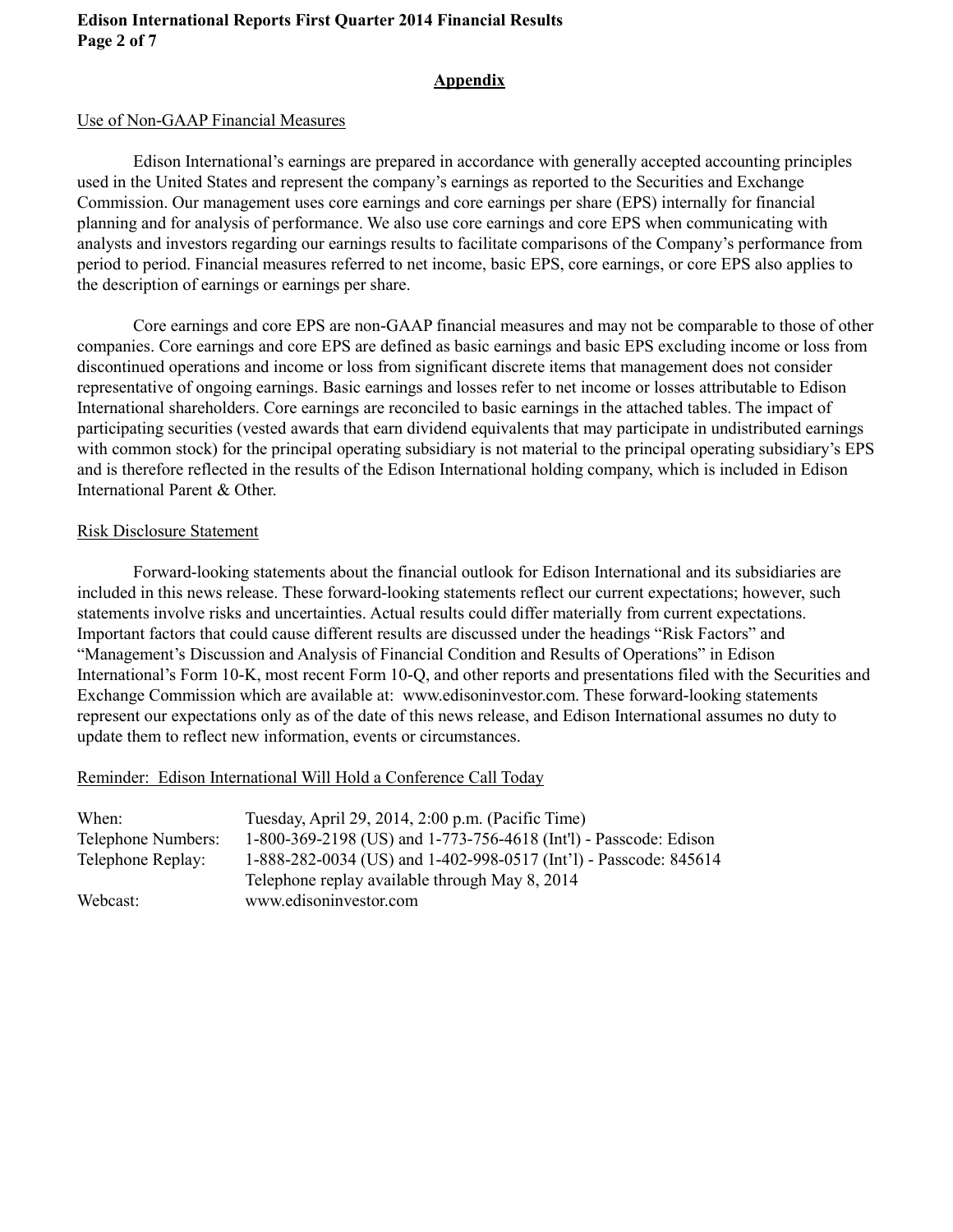# **First Quarter Reconciliation of Core Earnings Per Share to Basic Earnings Per Share**

|                                                      | Three months ended March 31, |            |        |               |        |
|------------------------------------------------------|------------------------------|------------|--------|---------------|--------|
| (in millions)                                        | 2014                         |            | 2013   | Change        |        |
| Earnings (loss) attributable to Edison International |                              |            |        |               |        |
| Continuing operations                                |                              |            |        |               |        |
| <b>SCE</b>                                           | \$                           | \$<br>0.64 | 0.78   | $\mathcal{S}$ | (0.14) |
| Edison International Parent and Other                |                              | (0.03)     | 0.01   |               | (0.04) |
| Discontinued operations                              |                              | (0.07)     | 0.04   |               | (0.11) |
| Edison International                                 |                              | 0.54       | 0.83   |               | (0.29) |
| Less: Non-core items                                 |                              |            |        |               |        |
| <b>SCE</b>                                           |                              | (0.29)     |        |               | (0.29) |
| Edison International Parent and Other                |                              |            | 0.02   |               | (0.02) |
| Discontinued operations                              |                              | (0.07)     | 0.04   |               | (0.11) |
| Total non-core items                                 |                              | (0.36)     | 0.06   |               | (0.42) |
| Core earnings (losses)                               |                              |            |        |               |        |
| <b>SCE</b>                                           |                              | 0.93       | 0.78   |               | 0.15   |
| Edison International Parent and Other                |                              | (0.03)     | (0.01) |               | (0.02) |
| Edison International                                 | \$                           | \$<br>0.90 | 0.77   | \$.           | 0.13   |

Note: Diluted earnings were \$0.54 and \$0.82 per share for three months ended March 31, 2014 and 2013, respectively.

# **First Quarter Reconciliation of Core Earnings to Basic Earnings (in millions)**

|                                                        | Three months ended March 31, |           |      |    |        |  |
|--------------------------------------------------------|------------------------------|-----------|------|----|--------|--|
| (in millions)                                          | 2014                         |           | 2013 |    | Change |  |
| Net income (loss) attributable to Edison International |                              |           |      |    |        |  |
| Continuing operations                                  |                              |           |      |    |        |  |
| <b>SCE</b>                                             | \$                           | \$<br>208 | 256  | \$ | (48)   |  |
| Edison International Parent and Other                  |                              | (10)      | 3    |    | (13)   |  |
| Discontinued operations                                |                              | (22)      | 12   |    | (34)   |  |
| Edison International                                   |                              | 176       | 271  |    | (95)   |  |
| Less: Non-core items                                   |                              |           |      |    |        |  |
| <b>SCE</b>                                             |                              | (96)      |      |    | (96)   |  |
| Edison International Parent and Other                  |                              |           | 7    |    | (7)    |  |
| Discontinued operations                                |                              | (22)      | 12   |    | (34)   |  |
| Total non-core items                                   |                              | (118)     | 19   |    | (137)  |  |
| Core earnings (losses)                                 |                              |           |      |    |        |  |
| <b>SCE</b>                                             |                              | 304       | 256  |    | 48     |  |
| Edison International Parent and Other                  |                              | (10)      | (4)  |    | (6)    |  |
| Edison International                                   | \$                           | \$<br>294 | 252  | \$ | 42     |  |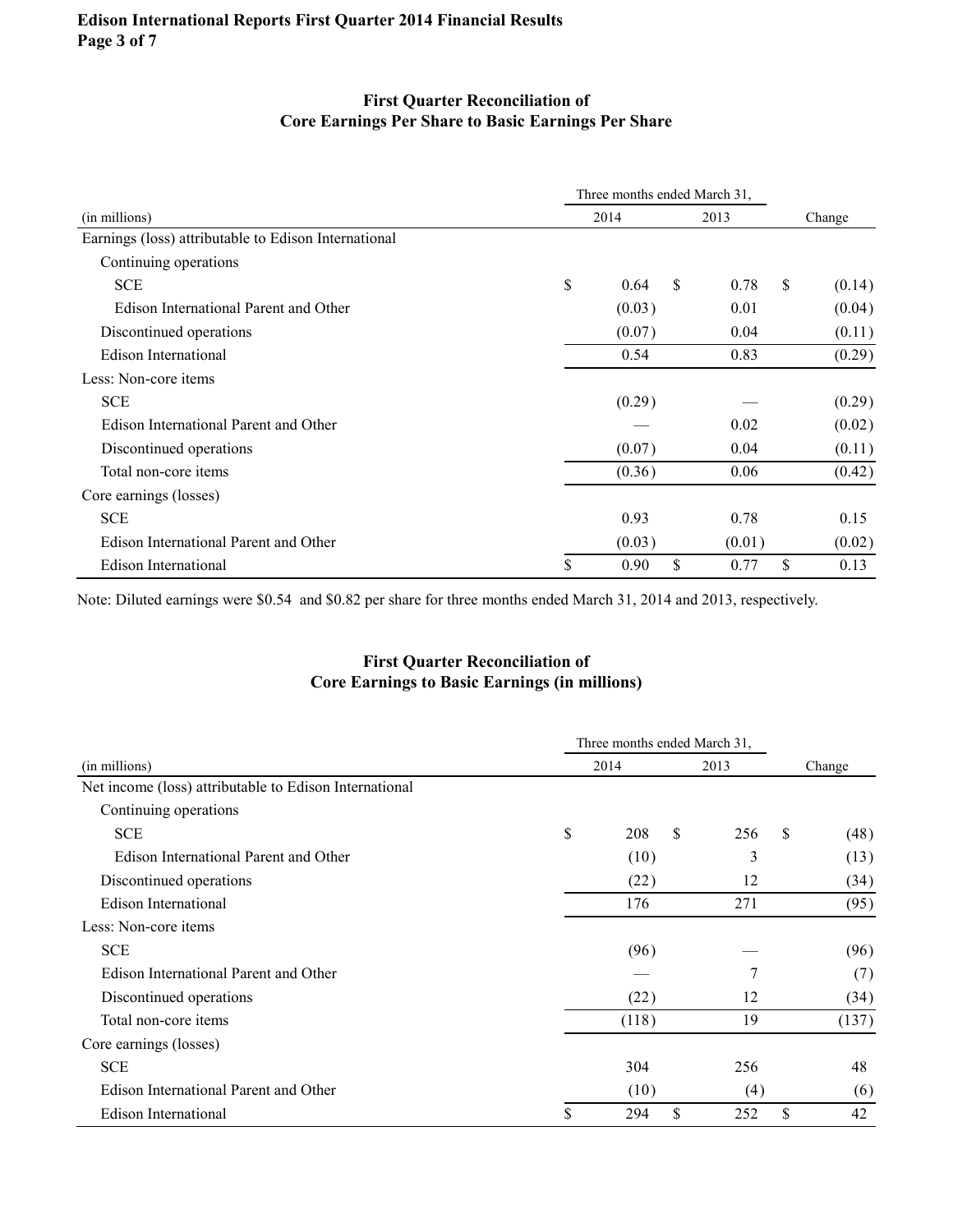| <b>Consolidated Statements of Income</b>                                                              |      | <b>Edison International</b>  |             |        |  |  |
|-------------------------------------------------------------------------------------------------------|------|------------------------------|-------------|--------|--|--|
|                                                                                                       |      | Three months ended March 31, |             |        |  |  |
| (in millions, except per-share amounts, unaudited)                                                    |      | 2014                         |             | 2013   |  |  |
| <b>Operating revenue</b>                                                                              | $\$$ | 2,926                        | $\$$        | 2,632  |  |  |
| Fuel                                                                                                  |      | 72                           |             | 73     |  |  |
| Purchased power                                                                                       |      | 1,071                        |             | 780    |  |  |
| Operation and maintenance                                                                             |      | 811                          |             | 873    |  |  |
| Depreciation, decommissioning and amortization                                                        |      | 410                          |             | 414    |  |  |
| Impairment and other charges                                                                          |      | 231                          |             |        |  |  |
| <b>Total operating expenses</b>                                                                       |      | 2,595                        |             | 2,140  |  |  |
| <b>Operating income</b>                                                                               |      | 331                          |             | 492    |  |  |
| Interest and other income                                                                             |      | 23                           |             | 34     |  |  |
| Interest expense                                                                                      |      | (141)                        |             | (131)  |  |  |
| Other expenses                                                                                        |      | (8)                          |             | (11)   |  |  |
| Income from continuing operations before income taxes                                                 |      | 205                          |             | 384    |  |  |
| Income tax expense (benefit)                                                                          |      | (19)                         |             | 98     |  |  |
| Income from continuing operations                                                                     |      | 224                          |             | 286    |  |  |
| Income (loss) from discontinued operations, net of tax                                                |      | (22)                         |             | 12     |  |  |
| Net income                                                                                            |      | 202                          |             | 298    |  |  |
| Preferred and preference stock dividend requirements of utility                                       |      | 26                           |             | 27     |  |  |
| Net income attributable to Edison International common shareholders                                   | \$   | 176                          | \$          | 271    |  |  |
| Amounts attributable to Edison International common shareholders:                                     |      |                              |             |        |  |  |
| Income from continuing operations, net of tax                                                         | \$   | 198                          | \$          | 259    |  |  |
| Income (loss) from discontinued operations, net of tax                                                |      | (22)                         |             | 12     |  |  |
| Net income attributable to Edison International common shareholders                                   | \$   | 176                          | $\$$        | 271    |  |  |
| Basic earnings (loss) per common share attributable to Edison International common<br>shareholders:   |      |                              |             |        |  |  |
| Weighted-average shares of common stock outstanding                                                   |      | 326                          |             | 326    |  |  |
| Continuing operations                                                                                 | \$   | 0.61                         | \$          | 0.79   |  |  |
| Discontinued operations                                                                               |      | (0.07)                       |             | 0.04   |  |  |
| <b>Total</b>                                                                                          | \$   | 0.54                         | \$          | 0.83   |  |  |
| Diluted earnings (loss) per common share attributable to Edison International<br>common shareholders: |      |                              |             |        |  |  |
| Weighted-average shares of common stock outstanding, including effect of dilutive<br>securities       |      | 329                          |             | 329    |  |  |
| Continuing operations                                                                                 | \$   | 0.61                         | \$          | 0.78   |  |  |
| Discontinued operations                                                                               |      | (0.07)                       |             | 0.04   |  |  |
| <b>Total</b>                                                                                          | \$   | 0.54                         | \$          | 0.82   |  |  |
| Dividends declared per common share                                                                   | \$   | 0.355                        | $\mathbb S$ | 0.3375 |  |  |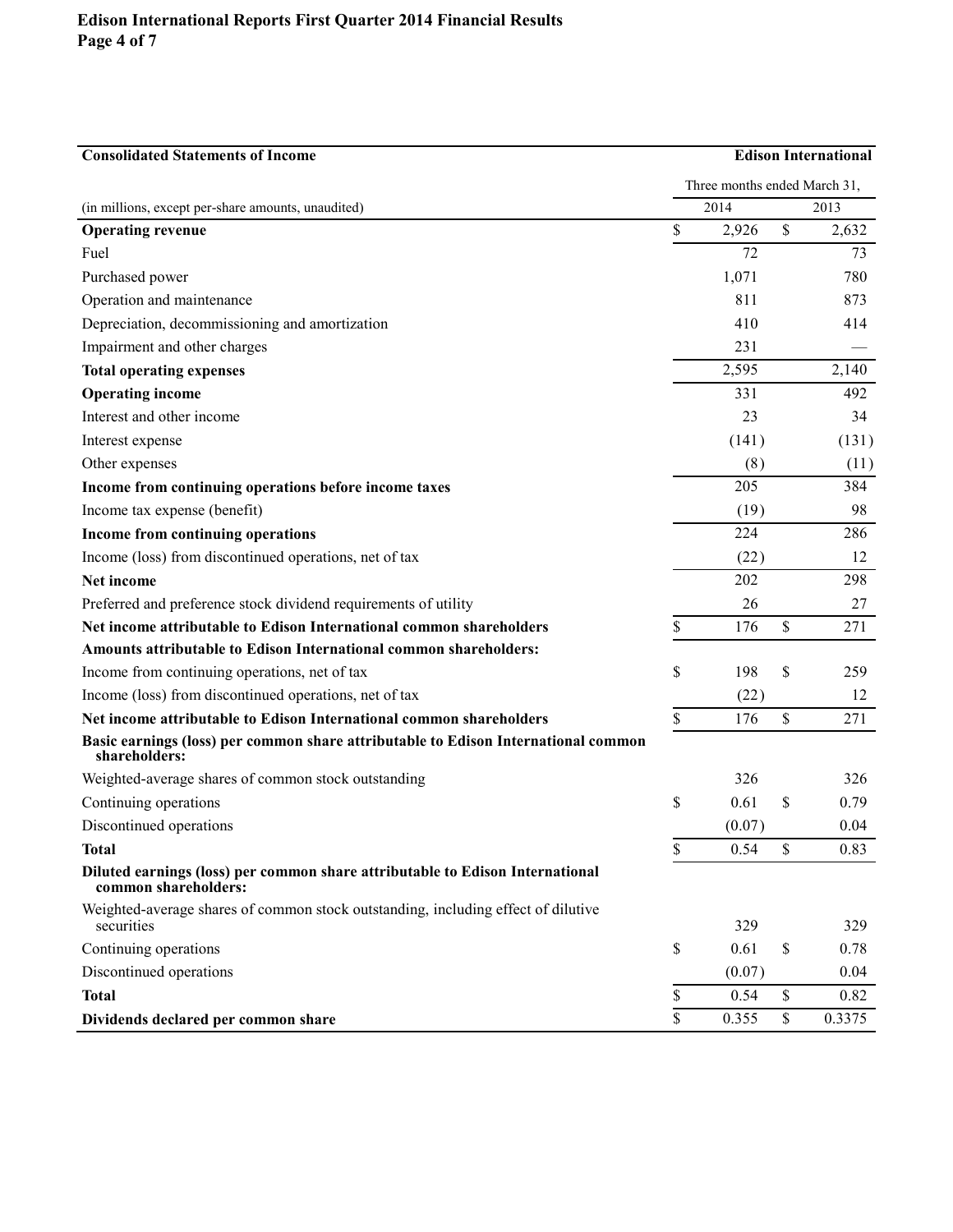# **Edison International Reports First Quarter 2014 Financial Results Page 5 of 7**

| <b>Consolidated Balance Sheets</b>                                                                                 | <b>Edison International</b> |                   |       |                      |  |  |
|--------------------------------------------------------------------------------------------------------------------|-----------------------------|-------------------|-------|----------------------|--|--|
| (in millions, unaudited)                                                                                           |                             | March 31,<br>2014 |       | December 31,<br>2013 |  |  |
| <b>ASSETS</b>                                                                                                      |                             |                   |       |                      |  |  |
| Cash and cash equivalents                                                                                          | \$                          | 149               | \$    | 146                  |  |  |
| Receivables, less allowances of \$67 and \$66 for uncollectible accounts at respective dates                       |                             | 725               |       | 838                  |  |  |
| Accrued unbilled revenue                                                                                           |                             | 576               |       | 596                  |  |  |
| Inventory                                                                                                          |                             | 268               |       | 256                  |  |  |
| Derivative assets                                                                                                  |                             | 112               |       | 122                  |  |  |
| Regulatory assets                                                                                                  |                             | 931               |       | 538                  |  |  |
| Deferred income taxes                                                                                              |                             | 369               |       | 421                  |  |  |
| Other current assets                                                                                               |                             | 390               |       | 395                  |  |  |
| <b>Total current assets</b>                                                                                        |                             | 3,520             |       | 3,312                |  |  |
| Nuclear decommissioning trusts                                                                                     |                             | 4,587             |       | 4,494                |  |  |
| Other investments                                                                                                  |                             | 220               |       | 207                  |  |  |
| <b>Total investments</b>                                                                                           |                             | 4,807             |       | 4,701                |  |  |
| Utility property, plant and equipment, less accumulated depreciation of \$7,691<br>and \$7,493 at respective dates |                             | 30,741            |       | 30,379               |  |  |
| Nonutility property, plant and equipment, less accumulated depreciation of \$76 and \$74 at<br>respective dates    |                             | 76                |       | 76                   |  |  |
| Total property, plant and equipment                                                                                |                             | 30,817            |       | 30,455               |  |  |
| Derivative assets                                                                                                  |                             | 240               |       | 251                  |  |  |
| Regulatory assets                                                                                                  |                             | 7,351             |       | 7,241                |  |  |
| Other long-term assets                                                                                             |                             | 653               |       | 686                  |  |  |
| <b>Total long-term assets</b>                                                                                      | 8,244                       |                   | 8,178 |                      |  |  |
| <b>Total assets</b>                                                                                                | \$                          | 47,388            | \$    | 46,646               |  |  |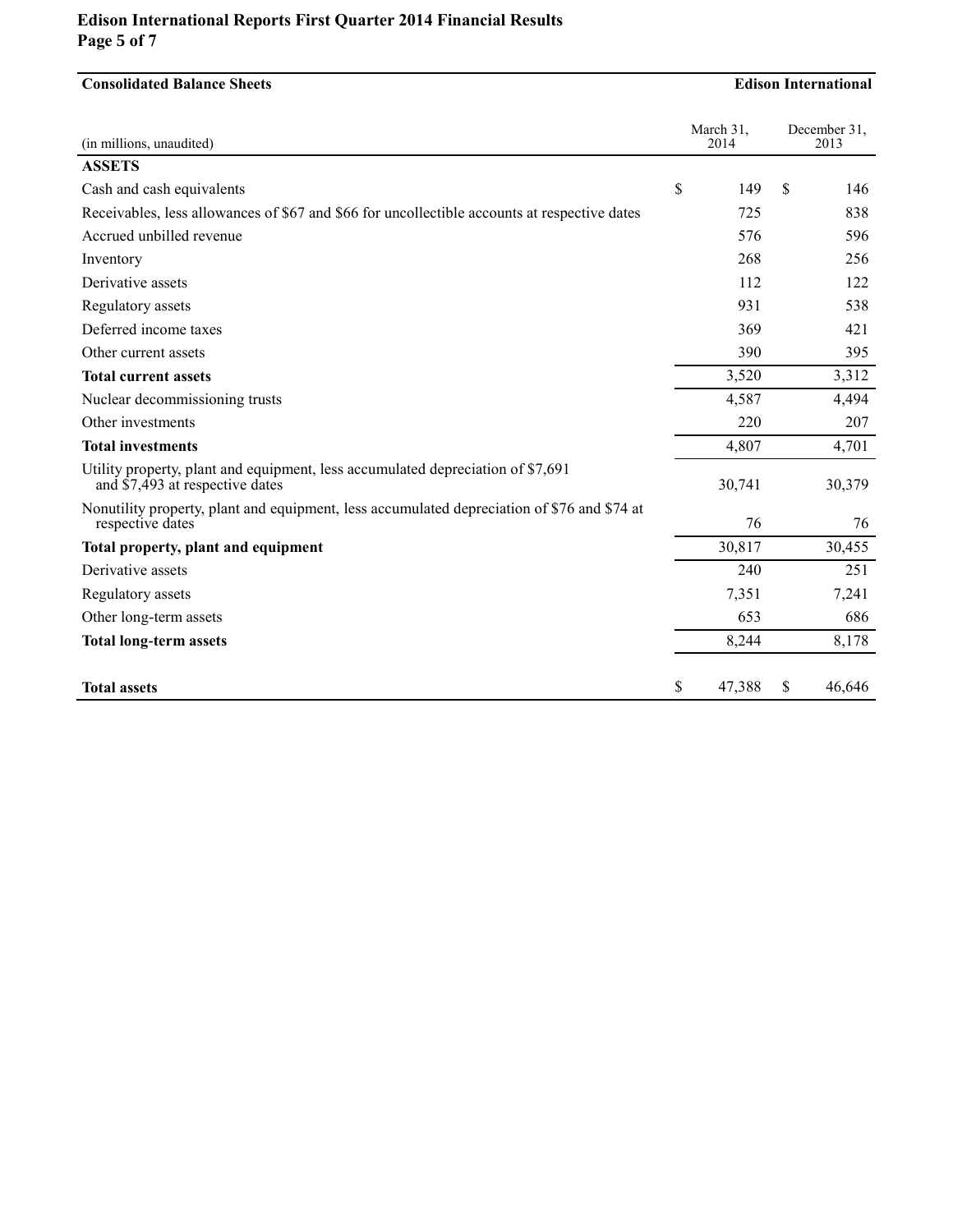# **Edison International Reports First Quarter 2014 Financial Results Page 6 of 7**

| <b>Consolidated Balance Sheets</b>                                                                                           | <b>Edison International</b> |                   |    |                      |  |
|------------------------------------------------------------------------------------------------------------------------------|-----------------------------|-------------------|----|----------------------|--|
| (in millions, except share amounts, unaudited)                                                                               |                             | March 31,<br>2014 |    | December 31,<br>2013 |  |
| <b>LIABILITIES AND EQUITY</b>                                                                                                |                             |                   |    |                      |  |
| Short-term debt                                                                                                              | \$                          | 611               | \$ | 209                  |  |
| Current portion of long-term debt                                                                                            |                             | 601               |    | 601                  |  |
| Accounts payable                                                                                                             |                             | 1,116             |    | 1,407                |  |
| Accrued taxes                                                                                                                |                             | 423               |    | 358                  |  |
| Customer deposits                                                                                                            |                             | 204               |    | 201                  |  |
| Derivative liabilities                                                                                                       |                             | 143               |    | 152                  |  |
| Regulatory liabilities                                                                                                       |                             | 455               |    | 767                  |  |
| Other current liabilities                                                                                                    |                             | 1,004             |    | 1,186                |  |
| <b>Total current liabilities</b>                                                                                             |                             | 4,557             |    | 4,881                |  |
| Long-term debt                                                                                                               |                             | 9,825             |    | 9,825                |  |
| Deferred income taxes and credits                                                                                            |                             | 7,437             |    | 7,346                |  |
| Derivative liabilities                                                                                                       |                             | 985               |    | 1,042                |  |
| Pensions and benefits                                                                                                        |                             | 1,360             |    | 1,378                |  |
| Asset retirement obligations                                                                                                 |                             | 3,471             |    | 3,418                |  |
| Regulatory liabilities                                                                                                       |                             | 5,655             |    | 4,995                |  |
| Other deferred credits and other long-term liabilities                                                                       |                             | 2,096             |    | 2,070                |  |
| Total deferred credits and other liabilities                                                                                 |                             | 21,004            |    | 20,249               |  |
| <b>Total liabilities</b>                                                                                                     |                             | 35,386            |    | 34,955               |  |
| Commitments and contingencies                                                                                                |                             |                   |    |                      |  |
| Common stock, no par value (800,000,000 shares authorized; 325,811,206 shares issued<br>and outstanding at respective dates) |                             | 2,417             |    | 2,403                |  |
| Accumulated other comprehensive loss                                                                                         |                             | (11)              |    | (13)                 |  |
| Retained earnings                                                                                                            |                             | 7,573             |    | 7,548                |  |
| Total Edison International's common shareholders' equity                                                                     |                             | 9,979             |    | 9,938                |  |
| Preferred and preference stock of utility                                                                                    |                             | 2,023             |    | 1,753                |  |
| <b>Total noncontrolling interests</b>                                                                                        |                             | 2,023             |    | 1,753                |  |
| <b>Total equity</b>                                                                                                          |                             | 12,002            |    | 11,691               |  |
| <b>Total liabilities and equity</b>                                                                                          | \$                          | 47,388            | \$ | 46,646               |  |